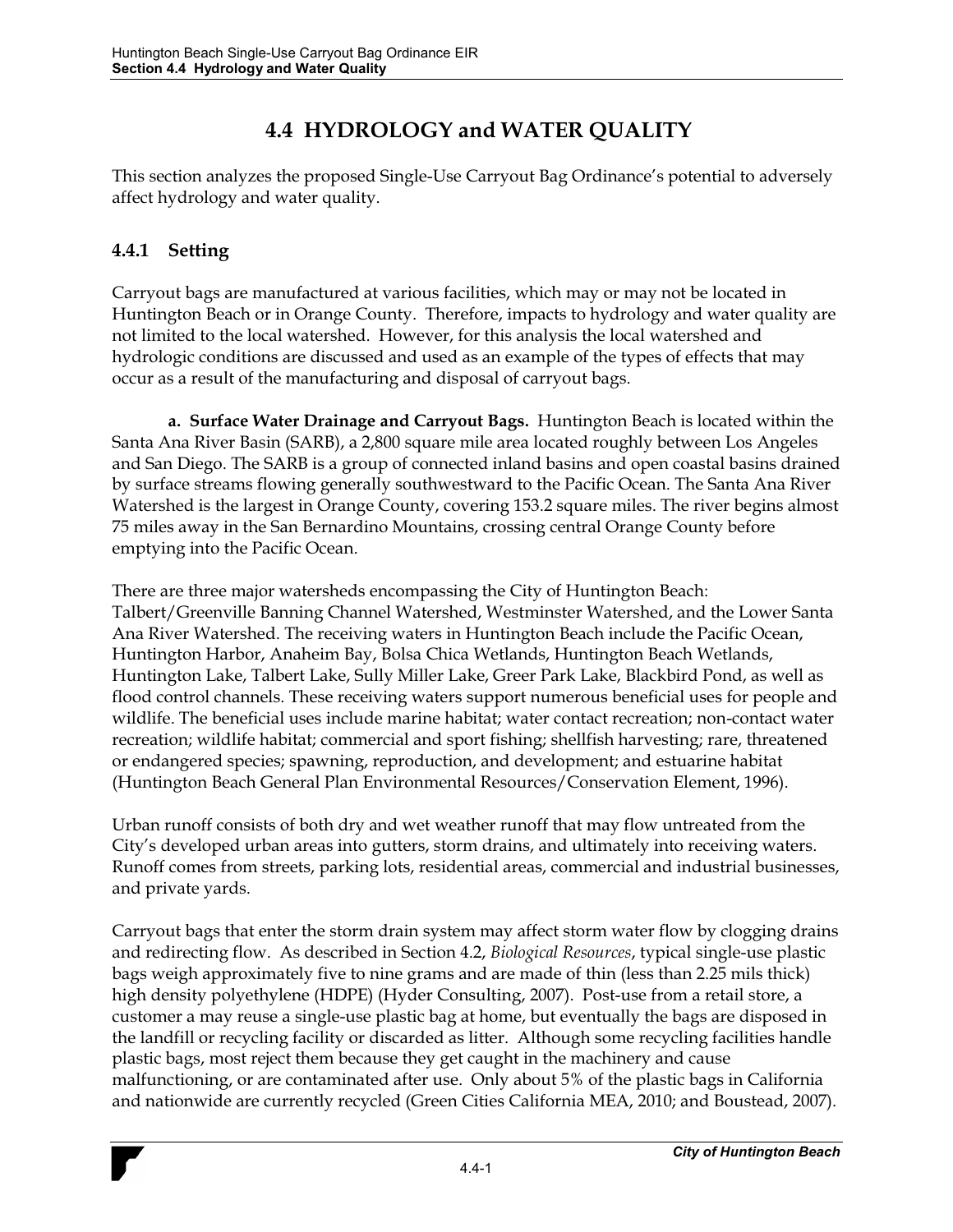The majority of single-use plastic bags end up as litter or in the landfill. Even those collected by recycling and solid waste trucks and handled at transfer stations and landfills may blow away as litter due to their light weight (Green Cities California MEA, 2010). Single-Use plastic bags that become litter can enter storm drains and may clog catch basins or be transported to the local watershed, the Huntington Harbor, Anaheim Bay, or the Pacific Ocean.

Single-Use paper grocery bags also have the potential to enter the storm drains as litter. However, as described in Section 4.2, *Biological Resources*, because of the weight, biodegradability of the materials, and recyclability, single-use paper bags are less likely to become litter compared to single-use plastic bags (Green Cities California MEA, 2010). In addition, because single-use paper bags are not as resistant to breakdown, there is less potential to clog catch basins compared to single-use plastic bags. Thus, although single-use paper bag litter may enter storm drains and affect hydrologic flow of surface water runoff, the potential to enter storm drains and cause hydrologic affects is less than with single-use plastic bags.

Reusable bags may also become litter and enter storm drains; however, these bags differ from the single-use bags in their weight and longevity. Reusable bags can be made from plastic or a variety of cloth such as vinyl or cotton. Built to withstand many uses, reusable bags weigh at least ten times what a single-use plastic bag weighs and two times what a single-use paper bag weighs, therefore restricting the movement by wind. Reusable bags are typically reused until worn out through washing or multiple uses, and then typically disposed either in the landfill or recycling facility. Because of the weight and sturdiness of these bags, reusable bags are less likely to become litter or be carried from landfills by wind as litter compared to single-use plastic and paper bags (Green Cities California MEA, 2010). Therefore, reusable bags are less likely to enter the storm drain system as litter.

**b. Water Quality and Carryout Bags.** The City of Huntington Beach conducts an extensive water quality monitoring program as required by and to document compliance with all applicable State and Federal requirements. Water quality testing programs are carried out by the Orange County Water District (OCWD) for groundwater, the Metropolitan Water District of Southern California (MWDSC) for treated surface water, the Huntington Beach Public Works Utilities Division for water production and distribution systems, and Orange County Watersheds for water quality in channels.

Water quality may be affected by carryout bags in two different ways, litter from carryout bags and the use of materials for processing activities. As described above in *Surface Water Drainage and Carryout Bags* above, litter that enters the storm drain system may clog storm drains and could result in contamination or may be transported into the local watershed or coastal habitat, violating waste discharge requirements (as described below in the *Regulatory Setting*). In addition, manufacturing facilities may utilize materials that, if released in an uncontrolled manner, could degrade the water quality in local waterways.

While single-use plastic bags are more likely to affect water quality as a result of litter, the manufacturing process utilizes "pre-production plastic," which may degrade water quality if released either directly to a surface water body or indirectly through storm water runoff. Single-Use paper carryout bags have less litter-related effect on water quality than single-use plastic bags; however, the manufacturing process for paper bags may utilize various chemicals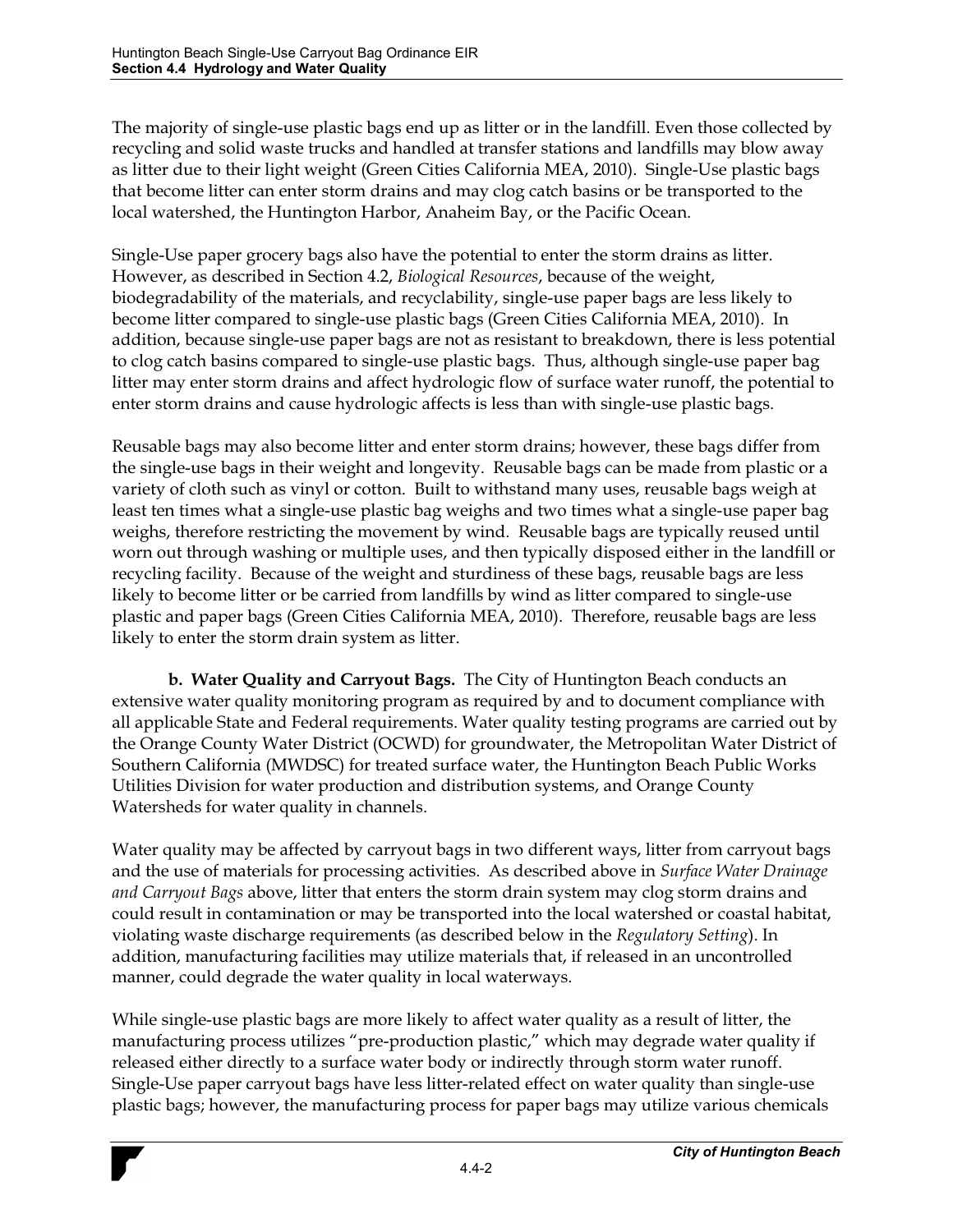and materials and may also require the use of fertilizers, pesticides and other chemicals for production of resources (such as pulp). This may increase the potential for higher natural concentrations of trace metals, biodegradable wastes (which affect dissolved oxygen levels), and excessive major nutrients such as nitrogen and phosphorus if discharged into water bodies, either directly or indirectly through storm water runoff. If released into the environment, these potential pollutants can degrade water quality in local water bodies.

Reusable carryout bags are less likely to affect water quality. Because of the weight and sturdiness of these bags, reusable bags are less likely to be littered or carried from landfills by wind as litter compared to single-use plastic and paper bags (Green Cities California MEA, 2010). However, similar to single-use paper carryout bags, the manufacturing process for reusable bags can utilize materials such as chemicals or fertilizer for production of resources (such as cotton) that if released, either directly to a stream or indirectly via storm water runoff, could degrade water quality in local water bodies.

**c. Regulatory Setting.** The federal Clean Water Act (CWA) and the California Ocean Plan are the primary mechanisms through which pollutant discharges are regulated in California. The CWA established minimum national water quality goals and created the National Pollutant Discharge Elimination System (NPDES) permit system to regulate the quality of discharged water. All dischargers must obtain NPDES permits. Beginning in 1991, all municipal and industrial storm water runoff is also regulated under the NPDES system. Although the CWA has established 126 "priority contaminants" (metals and organic chemicals), the California Ocean Plan has established effluent limitations for 21 of these pollutants.

The U.S. Environmental Protection Agency (EPA) is the primary Federal agency responsible for implementing the CWA. The Regional Water Quality Control Board (RWQCB) is the primary state agency responsible for implementing the CWA and the state's Porter-Cologne Water Quality Act within state waters. The State Water Resources Control Board (SWRCB) is also responsible for water quality regulation through its work in preparing and adopting the California Ocean Plan. Local agencies also have responsibility for managing wastewater discharges. All are required to meet criteria set forth in their NPDES permits, to monitor their discharges, and to submit annual reports to the RWQCB.

Assembly Bill (AB) 258 was enacted in 2008 to address problems associated with releasing "preproduction plastic" (including plastic resin pellets and powdered coloring for plastics) into the environment. The bill enacted Water Code Section 13367, requiring the State Water Resource Control Board and RWQCBs to implement a program to control discharges of preproduction plastic from point and nonpoint sources (Green Cities California MEA, 2010). Program control measures must, at a minimum, include waste discharge, monitoring, and reporting requirements that target plastic manufacturing, handling, and transportation facilities. The program must, at a minimum, require plastic manufacturing, handling, and transportation facilities to implement best management practices to control discharges of preproduction plastics. This includes containment systems, careful storage of pre-production plastics, and the use of capture devices to collect any spills.

The SWRCB (SWRCB, 2010) reports that it is taking the following actions to comply with Section 13367: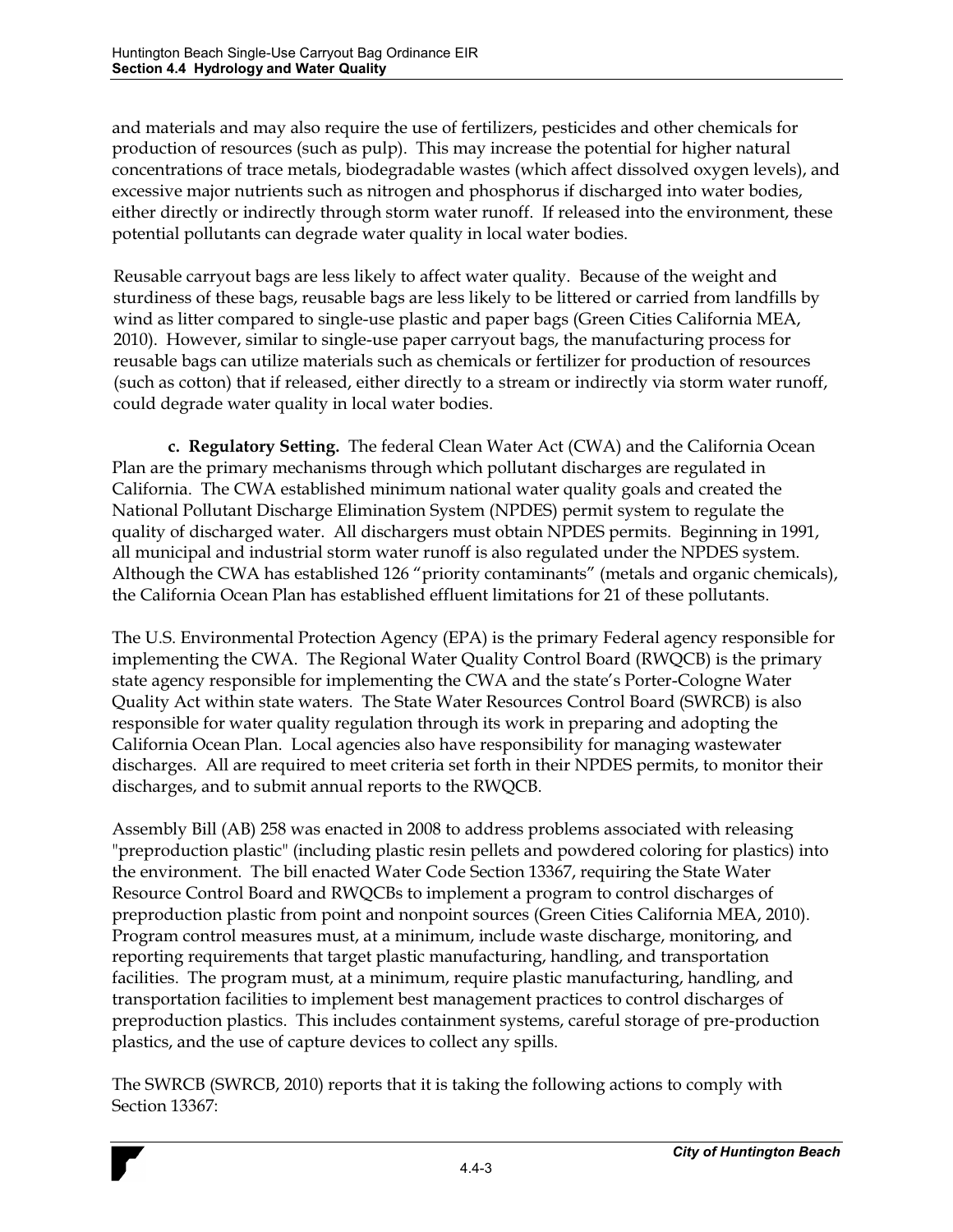*´6WDWHDQG5HJLRQDO:DWHU%RDUGVWDIIKDVFRQGXFWHGDQGDUHcontinuing to conduct compliance inspections of various types and scales of preproduction plastic manufacturing, handling, and transport facilities enrolled under California's Industrial*  General Permit (IGP) for storm water discharges...Collectively these inspections will *help State and Regional Water Board staff to develop cost-effective regulatory approaches (including compliance-evaluation procedures and appropriate best management practices) for addressing this pollution problem.* 

*´7KH6WDWH:DWHU%RDUGKas issued an investigative order to all plastic-related facilities enrolled under the IGP to provide the State Water Board with critical information needed to satisfy the legislative mandates in AB 258 (Krekorian). Facilities subject to this order must complete an online evaluation and assess their points of potential preproduction plastics discharge and means of controlling these discharges. Data gathered as a result of this effort will be used to help the State Board understand the California plastics industry and ultimately develop appropriate regulation of these facilities to ensure compliance zwith the Clean Water Act.*"

Local Regulatory Setting. The Santa Ana Regional Water Quality Control Board (RWQCB) Region 8 has jurisdiction over the Santa Ana River Basin. The Santa Ana RWQCB (SARWQCB) is required, by law, to develop, adopt, and implement a Basin Plan for the entire region. The principal elements of the Basin Plan are a statement of beneficial water uses that the SARWQCB will protect; water quality objectives needed to protect the designated beneficial water uses; and, strategies and time schedules for achieving the water quality objectives. The water quality objectives are achieved primarily through the establishment and enforcement of waste discharge requirements (WDRs). Both beneficial uses and water quality objectives comprise the relevant water quality standards.

Stormwater discharges from the City are also currently regulated under the fourth-term regional individual permit-Santa Ana Region Waste Discharge Requirements for the County of Orange, Orange County Flood Control District, and The Incorporated Cities of Orange County within the Santa Ana Region Areawide Urban Stormwater Runoff Orange County (Order No. R8-2009-0030, NPDES No. CAS618030) (Municipal NPDES Permit). The copermittees of this Municipal NPDES Permit are responsible for the management of storm drain systems within their jurisdictions and are required to implement management programs, monitoring programs, implementation plans and all best management practices (BMPs) outlined in the Drainage Area Master Plan (DAMP) within each respective jurisdiction, and take any other actions as may be necessary to meet the Maximum Extent Practicable (MEP) standard. The Municipal NPDES Permit differs from the Construction General NPDES Permit in that it regulates stormwater runoff from sites and activities following construction, as opposed to during construction activities.

The purpose of the Orange County Drainage Area Management Plan (DAMP) is to satisfy Municipal NPDES Permit conditions for creating and implementing an Urban Runoff Management Plan (URMP) to reduce pollutant discharges to the maximum extent practicable (MEP) for protection of receiving waterbody water quality and support of designated beneficial uses. The DAMP contains guidance on both structural and nonstructural BMPs for meeting these goals. The current specific water pollution control program elements are documented in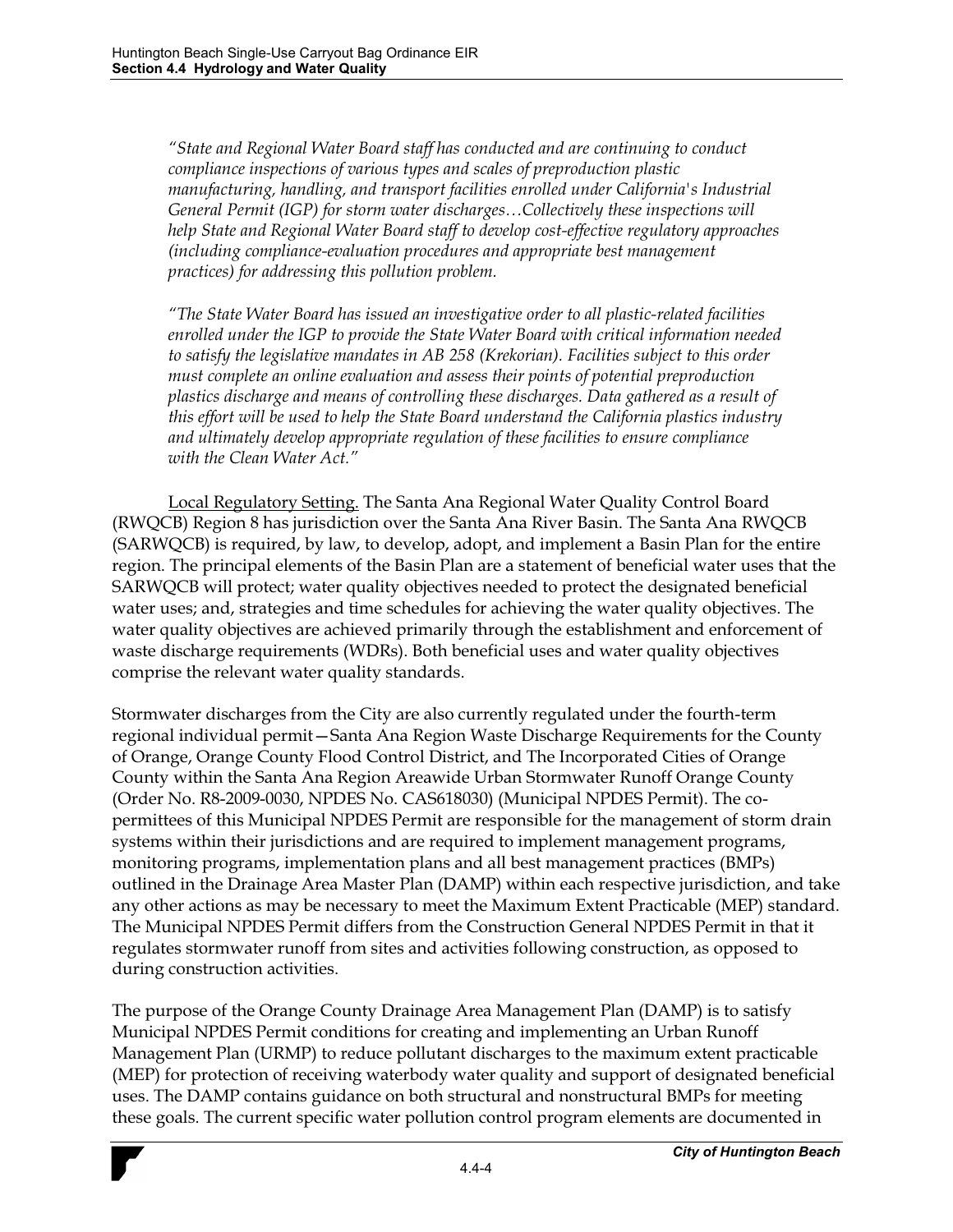the DAMP and the corresponding City of Huntington Beach Municipal NPDES Permit Local Implementation Plan of 2011 (City of Huntington Beach LIP). The City has developed the City of Huntington Beach LIP using the DAMP as its basis. The City of Huntington Beach LIP provides a written account of activities that the City has undertaken, or is undertaking, to meet the requirements of the fourth-term NPDES Permit. As with the DAMP, the City of Huntington Beach LIP proposes a wide range of continuing and enhanced BMPs and control techniques that will be implemented and reported as part of the fourth-term Permit reports. The DAMP will be modified to comply with the fourth-term Municipal NPDES Permit.

The Citywide Urban Runoff Management Plan (CURMP) provides a broad framework for managing the quantity and quality of all urban runoff that reaches receiving waters from the land surfaces and through the storm drain system within the City. The Water Quality Element of the CURMP focuses primarily on managing runoff quality, while the Drainage Element addresses flood hazards and inconveniences. The CURMP identifies potential common solutions that can address both water quality and quantity concerns.

## **4.4.2 Impact Analysis**

**a. Methodology and Significance Thresholds.** The proposed Ordinance would create a significant hydrology or water quality impact if it would:

- *1. Violate any water quality standards or waste discharge requirements*
- *2. Substantially deplete groundwater supplies or interfere substantially with groundwater recharge such that there would be a net deficit in aquifer volume or a lowering of the local groundwater table level (e.g., the production rate of pre-existing nearby wells would drop to a level which would not support existing land uses or planned uses for which permits have been granted?*
- *3. Substantially alter the existing drainage pattern of the site or area, including through the alteration of the course of a stream or river, in a manner which would result in substantial erosion or siltation on or off-site?*
- *4. Substantially alter the existing drainage pattern of the site or area, including through the alteration of the course of a stream or river, or substantially increase the rate or amount or surface runoff in a manner which would result in flooding on or off-site?*
- *5. Create or contribute runoff water which would exceed the capacity of existing or planned stormwater drainage systems or provide substantial additional sources of polluted runoff?*
- *6. Otherwise substantially degrade water quality?*
- *7. Place housing within a 100-year flood hazard area as mapped on a federal Flood Hazard Boundary or Flood Insurance Rate Map or other flood hazard delineation map?*
- *8. Place within a 100-year flood hazard area structures which would impede or redirect flood flows?*
- *9. Expose people or structures to a significant risk of loss, injury or death involving flooding, including flooding as a result of the failure of a levee or dam?*
- *10. Inundation by seiche, tsunami, or mudflow?*
- *11. Potentially impact stormwater runoff from construction activities?*
- *12. Potentially impact stormwater runoff from post-construction activities?*
- *13. Result in a potential for discharge of stormwater pollutants from areas of material storage, vehicle or equipment fueling, vehicle or equipment maintenance (including washing), waste*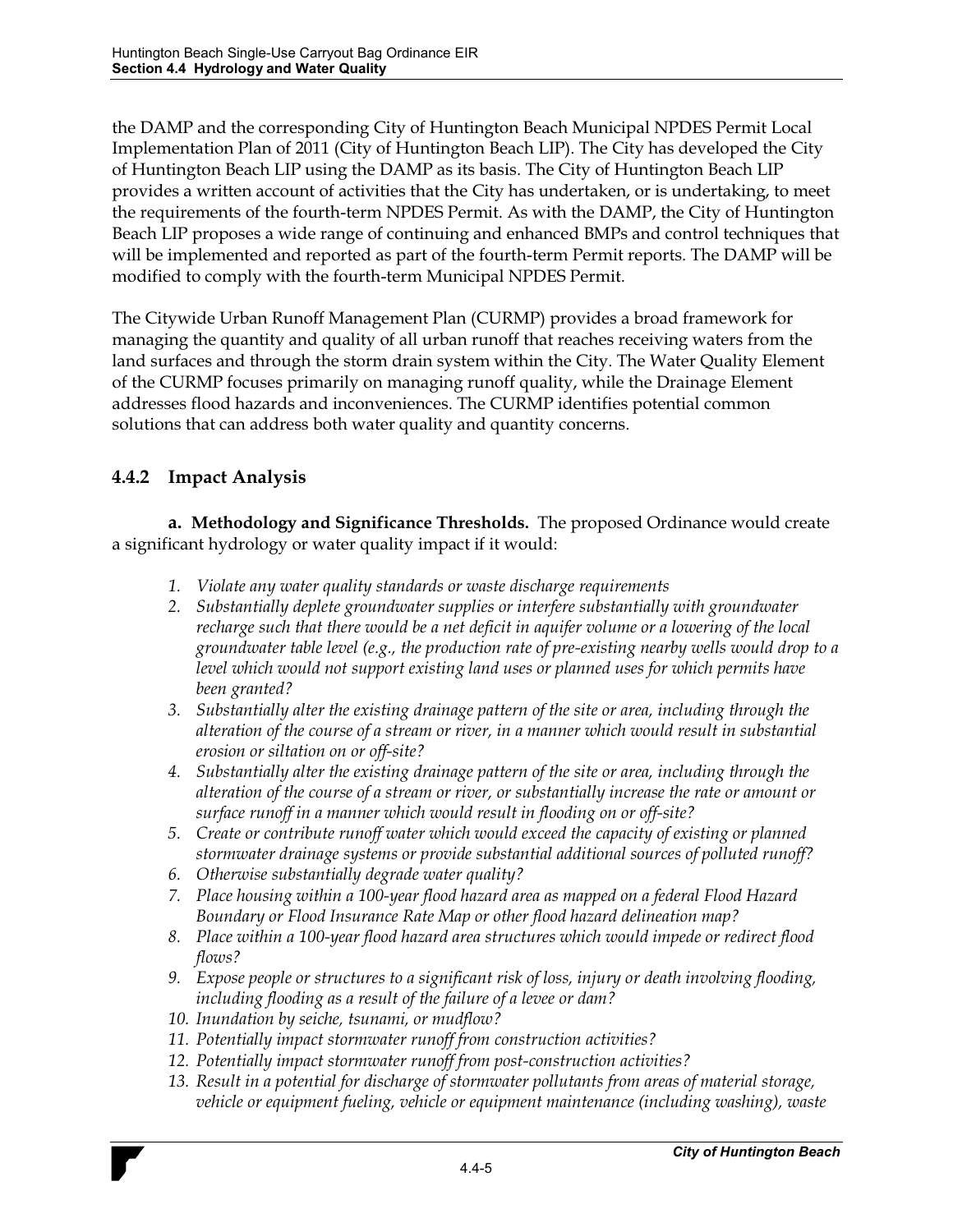*handling, hazardous materials handling or storage, delivery areas, loading docks or other outdoor work areas?* 

*14. Result in the potential for discharge of stormwater to affect the beneficial uses of the receiving waters?* 

The Initial Study (see Appendix A) concluded that only the first, fifth, sixth, thirteenth and fourteenth criteria could potentially result in a significant impact, while the proposed Single-Use Carryout Bag Ordinance would result in no impact with respect to the other criteria. Hence, only the first, fifth, sixth, thirteenth and fourteenth criteria are addressed in this section.

## **b. Project Impacts and Mitigation Measures.**

**Impact HWQ-1 Although the proposed Single-Use Carryout Bag Ordinance would incrementally increase the number of single-use paper and reusable bags used in Huntington Beach, the overall reduction in the total amount of carryout bags would incrementally reduce the amount of litter and waste entering storm drains, water ways and receiving waters such as the Pacific Ocean, improving water quality. This would be a Class IV,** *beneficial***, effect.** 

As a result of the proposed Ordinance, existing plastic bags used in Huntington Beach (102.2 million annually) would be replaced by an estimated 46 million single-use paper bags and one million reusable bags; an estimated five million single-use plastic bags would remain in circulation (refer to Table 4.1-4 in Section 4.1, *Air Quality*). This represents a 95% reduction in single-use plastic bags and a 49% reduction in all types of carryout bags (including plastic, single-use paper, and reusable).

Each type of carryout bag's potential to become litter is based on the bag's weight, material and quantity of bags used within Huntington Beach. As described in Impact BIO-1 in Section 4.2, *Biological Resources*, the majority of single-use plastic bags end up as litter or in the landfill. Even those collected by recycling and solid waste trucks and handled at transfer stations and landfills may blow away as litter due to their light weight (Green Cities California MEA, 2010). Singleuse plastic bags that become litter may enter storm drains from surface water runoff or may be blown directly into local waterways by the wind. Single-use plastic bag litter that enters the storm drain system can block or clog drains resulting in contamination (Green Cities California MEA, 2010). Based on the statewide data that currently almost 20 billion plastic grocery bags (or approximately 533 bags per person) are consumed annually in California (Green Cities California MEA, 2010), retail customers in Huntington Beach currently use an estimated 102,198,343 plastic bags per year.

Similarly, single-use paper grocery bags also have the potential to enter storm drains and local waterways as litter. However, as described in Impact BIO-1 in Section 4.2, *Biological Resources*, due to the weight, biodegradability of the materials, and recyclability, single-use paper bags are less likely to become litter compared to single-use plastic bags (Green Cities California MEA, 2010). In addition, because single-use paper bags are not as resistant to breakdown, it would be less likely for single-use paper bags to block or clog drains compared to single-use plastic bags and they would therefore be less likely to result in storm drain blockage or contamination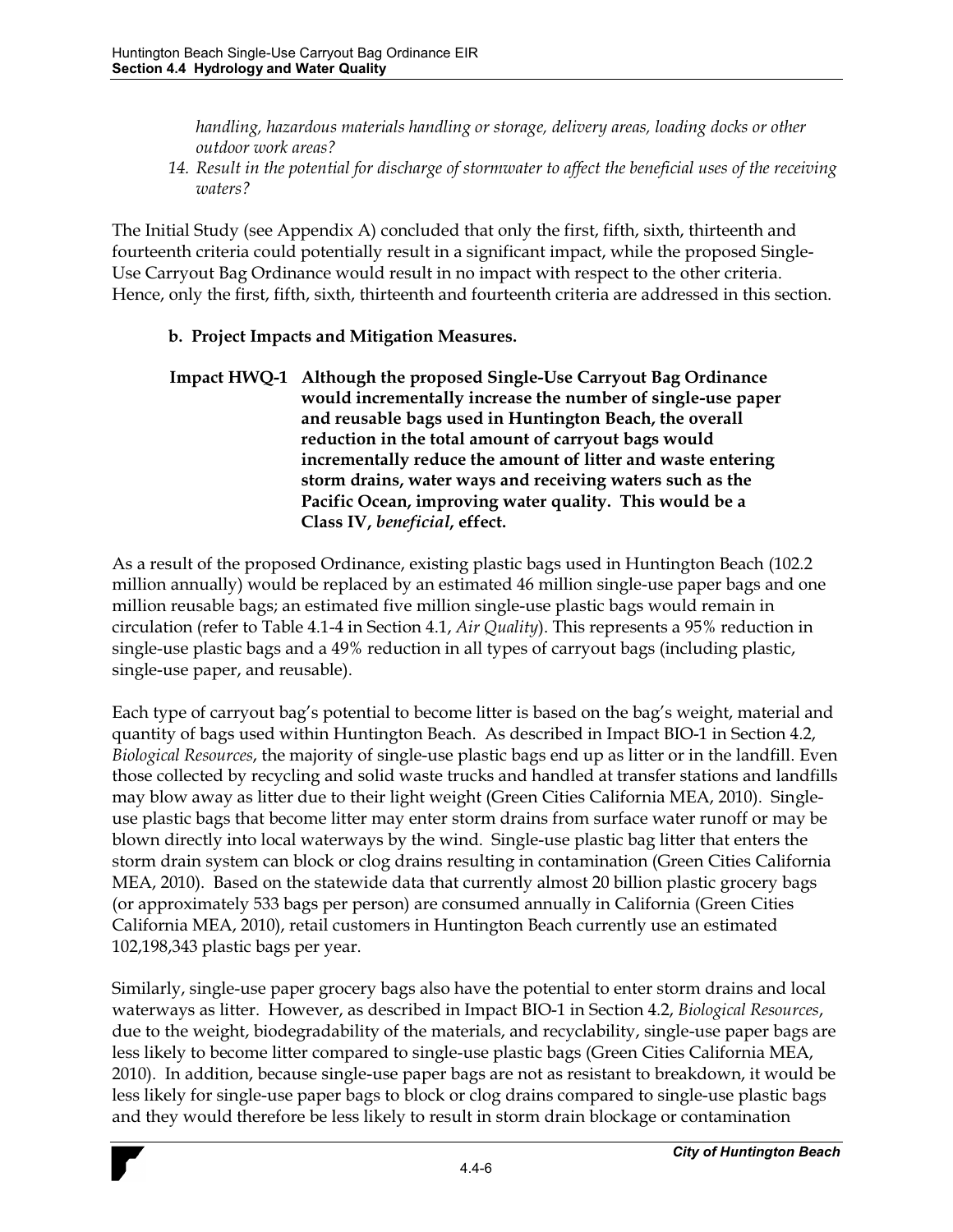compared to single-use plastic bags.

Due to the weight and sturdiness of reusable bags made for multiple uses, reusable bags are less likely to be littered or carried from landfills by wind as litter compared to both single-use plastic and paper bags (Green Cities California MEA, 2010). Reusable bags are less likely to become litter compared to single-use plastic and paper carryout bags. Therefore, shifting toward greater use of reusable bags would not degrade water quality compared to existing conditions as a result of litter, nor would it increase the potential for storm drain blockage.

As described in Section 4.1, *Air Quality*, and Section 4.3, *Greenhouse Gas Emissions*, the proposed Ordinance is anticipated to reduce the overall amount of carryout bags used in Huntington Beach per year by approximately 50.1 million bags. Therefore, the proposed Single-Use Carryout Bag Ordinance would reduce the amount of litter associated with single-use plastic carryout bags. Consequently, water quality would benefit from the proposed Single-Use Carryout Bag Ordinance, which would be expected to reduce the amount of litter that could enter storm drains and local waterways as well as the receiving waters such as the Pacific Ocean, thus improving water quality and reducing the potential for storm drain blockage.

**Mitigation Measures**. Water quality and storm drains would benefit from the proposed Single-Use Carryout Bag Ordinance because the proposed Ordinance would be expected to incrementally reduce the amount of litter that enters the storm drain system and local waterways and the Pacific Ocean. Therefore, mitigation is not required.

**Significance After Mitigation.** Impacts to water quality and storm drain operation from litter entering storm drains and local waterways would be beneficial without mitigation.

**Impact HWQ-2 A shift toward reusable bags could potentially alter processing activities related to bag production, which could potentially degrade water quality in some instances and locations. However, bag manufacturers would be required to adhere to existing regulations including NPDES Permit requirements, AB 258 and the California Health and Safety Code. Therefore, impacts to water quality from altering bag processing activities would be Class III,** *less than significant***.** 

The manufacturing process for single-use plastic, single-use paper, and reusable carryout bags utilize various chemicals and materials. Single-use plastic bag manufacturers utilize "preproduction plastic." As discussed in the *Setting*, single-use paper carryout bags and reusable carryout bag manufacturers may utilize various chemicals and materials and may also require the use of fertilizers, pesticides and other chemicals for production of resources (such as pulp or cotton), which may increase the potential for higher natural concentrations of trace metals, biodegradable wastes (which affect dissolved oxygen levels), and excessive major nutrients such as nitrogen and phosphorus. Similar to single-use paper carryout bags, the manufacturing process for reusable bags can utilize materials such as chemicals or fertilizer for production of resources (such as cotton) that if released, either directly to a stream or indirectly via storm water runoff, could degrade water quality in local water bodies. If released into the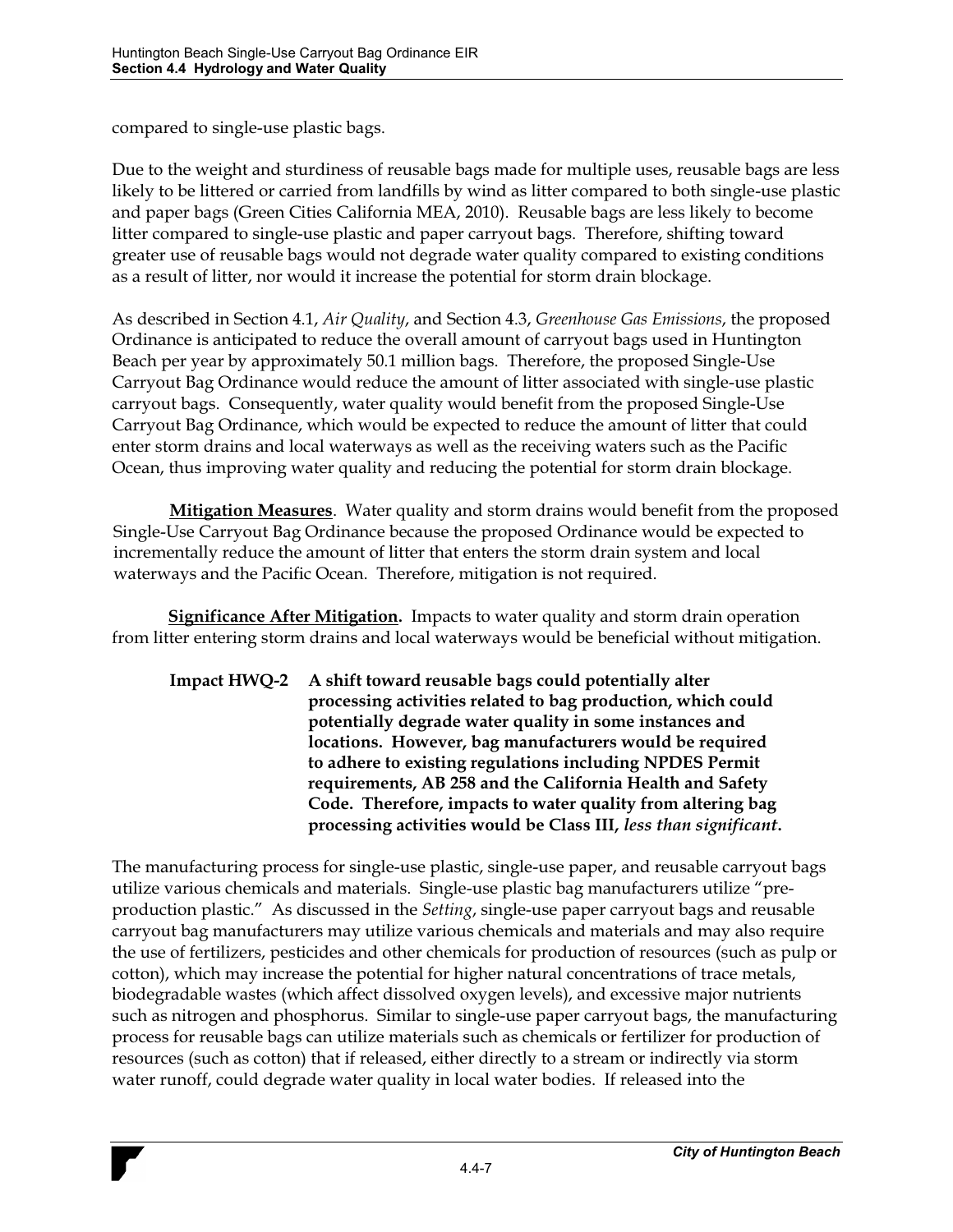environment, these pollutant materials from the processing activities for carryout bags could degrade water quality.

The intent of the proposed Single-Use Carryout Bag Ordinance is to reduce the amount of single-use carryout bags and promote the use of reusable bags by Huntington Beach retail customers. The Ordinance is anticipated to reduce single-use plastic bags in Huntington Beach by 95% and reduce the use of all types of bags (including plastic, single-use paper, and reusable) by 49%. These shifts in the types and amounts of carryout bags used could potentially alter processing activities related to bag production. The manufacturing impacts of each bag type and the anticipated changes in use are described below.

*Single-Use Plastic Bags.* Conventional single-use plastic bags are a product of the petrochemical industry and are typically produced by independent manufacturers who purchase virgin resin from petrochemical companies or obtain non-virgin resin from recyclers or other sources. Single-use plastic bags begin the manufacturing process with the conversion of crude oil or natural gas into hydrocarbon monomers, which are then further processed into polymers. These polymers are heated to form plastic resins, which are then blown through tubes to create the air pocket of the bag. Once cooled, the plastic film is stretched to the desired size of the bag and cut into individual bags (Green Cities California MEA, 2010). As described in the *Setting*, the plastic resin pellets are a concern when accidentally released (from spilling into storm drains during use or transport) into aquatic environments. AB 258 was enacted to address these concerns by implementing program control measures that require plastic manufacturing, handling, and transportation facilities to implement best management practices to control discharges (accidental release from spilling) of preproduction plastics. This includes containment systems, careful storage of pre-production plastics, and the use of capture devices to collect any spills.

Products used in the process to manufacture single-use plastic bags, such as petroleum and natural gas, also have the potential to be released as result of an accident during transport or use. However, regulatory agencies such as the EPA set forth Preliminary Remediation Goals (PRGs) for various pollutants in soil, air, and tap water (EPA Region IX, Preliminary Remediation Goals Tables, 2004). PRG concentrations can be used to screen pollutants in environmental media, trigger further investigation, and provide initial cleanup goals resulting from an accident or spill of petroleum or natural gas at a single-use plastic bag manufacturing facility.

*Single-Use Paper Bags.* The majority of single-use paper bags are made from Kraft paper bags, which are manufactured from a pulp that is produced by digesting a material into its fibrous constituents via chemical and/or mechanical means. Kraft pulp is produced by chemical separation of cellulose from lignin. Chemicals used in this process include caustic sodas, sodium hydroxide, sodium sulfide, and chlorine compounds (Green Cities California MEA, 2010). Processed and then dried and shaped into large rolls, the paper is then printed, formed into bags, baled, and then distributed to grocery stores. Although it does not directly discharge pollutants, the paper bag manufacturing process may utilize fertilizers, pesticides and other chemicals in the production of resources such as pulp. These pollutants may increase the potential for higher concentrations of trace metals, biodegradable wastes (which affect dissolved oxygen levels), and excessive major nutrients such as nitrogen and phosphorus,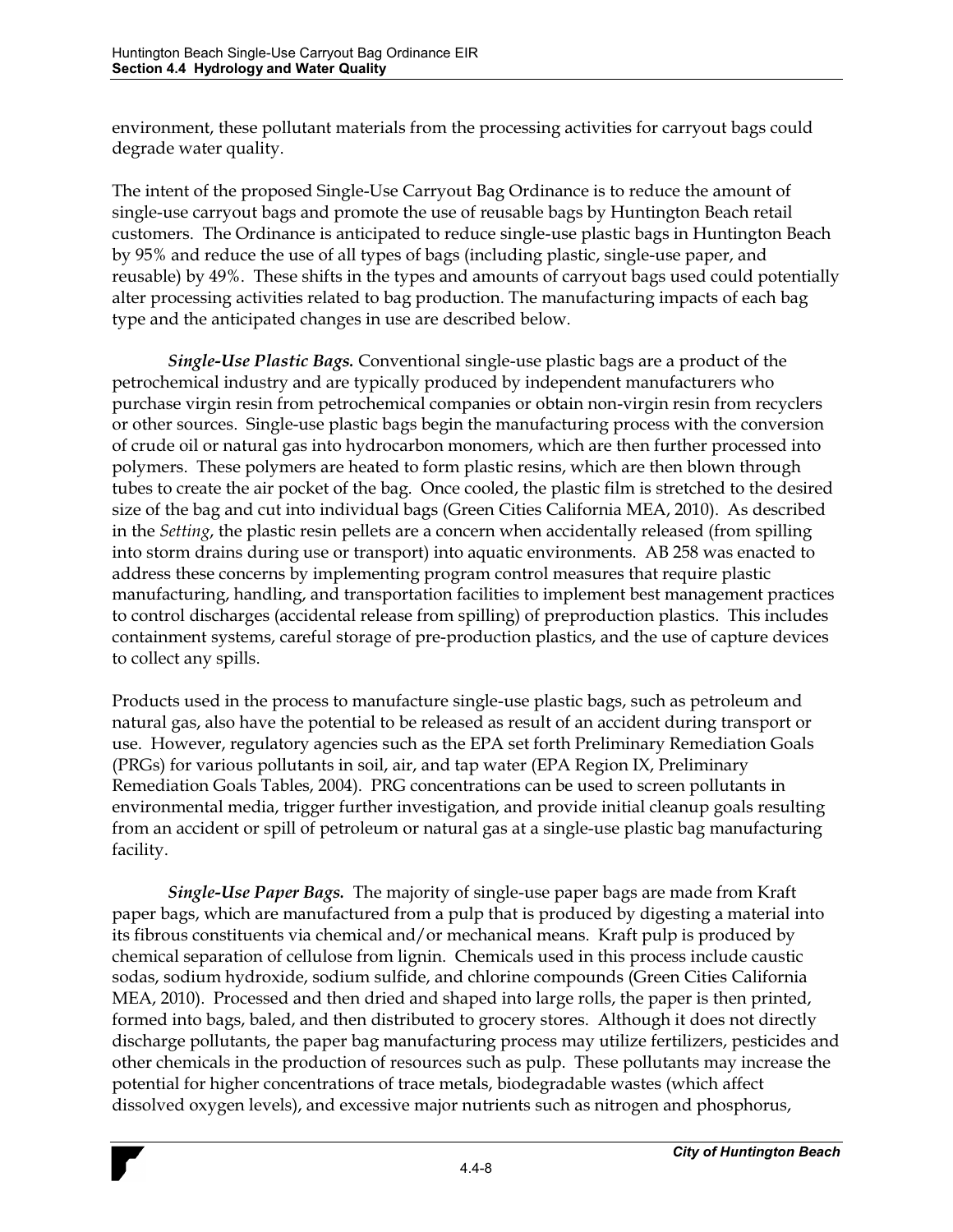causing eutrophication as a result of surface water runoff. A single-use paper bag has 14 times the impact of one single-use plastic bag on eutrophication, which is caused when nitrate and phosphate are emitted into water, stimulating excessive growth of algae and other aquatic life (Green Cities California MEA, 2010). Eutrophication reduces the water quality and causes a variety of problems such as a lack of oxygen in the water (Green Cities California MEA, 2010). However, direct discharges of pollutants into waters of the United States are not allowed, except in accordance with the National Pollutant Discharge Elimination System (NPDES) program established in Section 402 of the Clean Water Act (CWA).

Single-use paper bag manufacturers are required to comply with the local plans and policies of the SWRCB and the RWQCB, which regulate discharges to surface and groundwater, regulate waste disposal sites, and require clean up of discharges of hazardous materials and other pollutants. For example, in the City of Huntington Beach, single-use paper bag manufacturers would be required to adhere to the Huntington Beach Citywide Urban Runoff Management Plan (CURMP) and other applicable requirements. It should be noted, however, there are no known single-use bag manufacturers in the City of Huntington Beach or Orange County.

*Reusable Bags.* Reusable bags can be manufactured with various materials, including polyethylene (PE) plastic, polypropylene (PP) plastics, multiple types of cloth (cotton canvas, nylon, etc.), and recycled plastic beverage containers (polyethylene terephthalate, or PET), among others (Green Cities California MEA, 2010). Depending on the type of material used in the manufacturing process, reusable bags have various impacts to water quality. A single reusable LDPE bag has 2.8 times the impact of a single-use plastic bag on eutrophication as result of the use of pollutants that are used for materials in the manufacturing process (Green Cities California MEA, 2010). In addition, other types of reusable bags, such as cotton canvas, may require the use of fertilizers, pesticides and other chemicals in the production process. These pollutants may increase the potential for higher natural concentrations of trace metals, biodegradable wastes (which affect dissolved oxygen levels), and excessive major nutrients such as nitrogen and phosphorus causing eutrophication as a result of surface water runoff. However, with reuse of a LDPE or cotton canvas bag as intended, impacts to eutrophication would be lower in comparison to a single-use plastic bag and a single-use paper bag since reusable bags are intended to be used "hundreds of times" (Green Cities California MEA, 2010). Therefore, each reusable bag would be expected to replace hundreds of single-use plastic or paper bags, more than offsetting the increased impacts associated with each individual bag.

As with other types of carryout bags, reusable bag manufacturers would not be allowed to directly discharge pollutants into waters of the United States, except in accordance with the NPDES program established in Section 402 of the CWA. Reusable bag manufacturers may be required to obtain an "Individual" NPDES Permit and/or would need to adhere to an existing "General" NPDES Permit of the local area. An Individual NPDES permit regulates and limits the particular discharge at the manufacturing facility. The permit limits are based on the type of activity, nature of discharge and receiving water quality. Manufacturing facilities would need to apply for and obtain a permit prior to the start of manufacturing operations. In addition, as part of the Individual Permit, a manufacturing facility would be required to monitor and report its discharges to the local Regional Water Quality Control Board to demonstrate that the facility's discharges are not in violation of any water quality standards.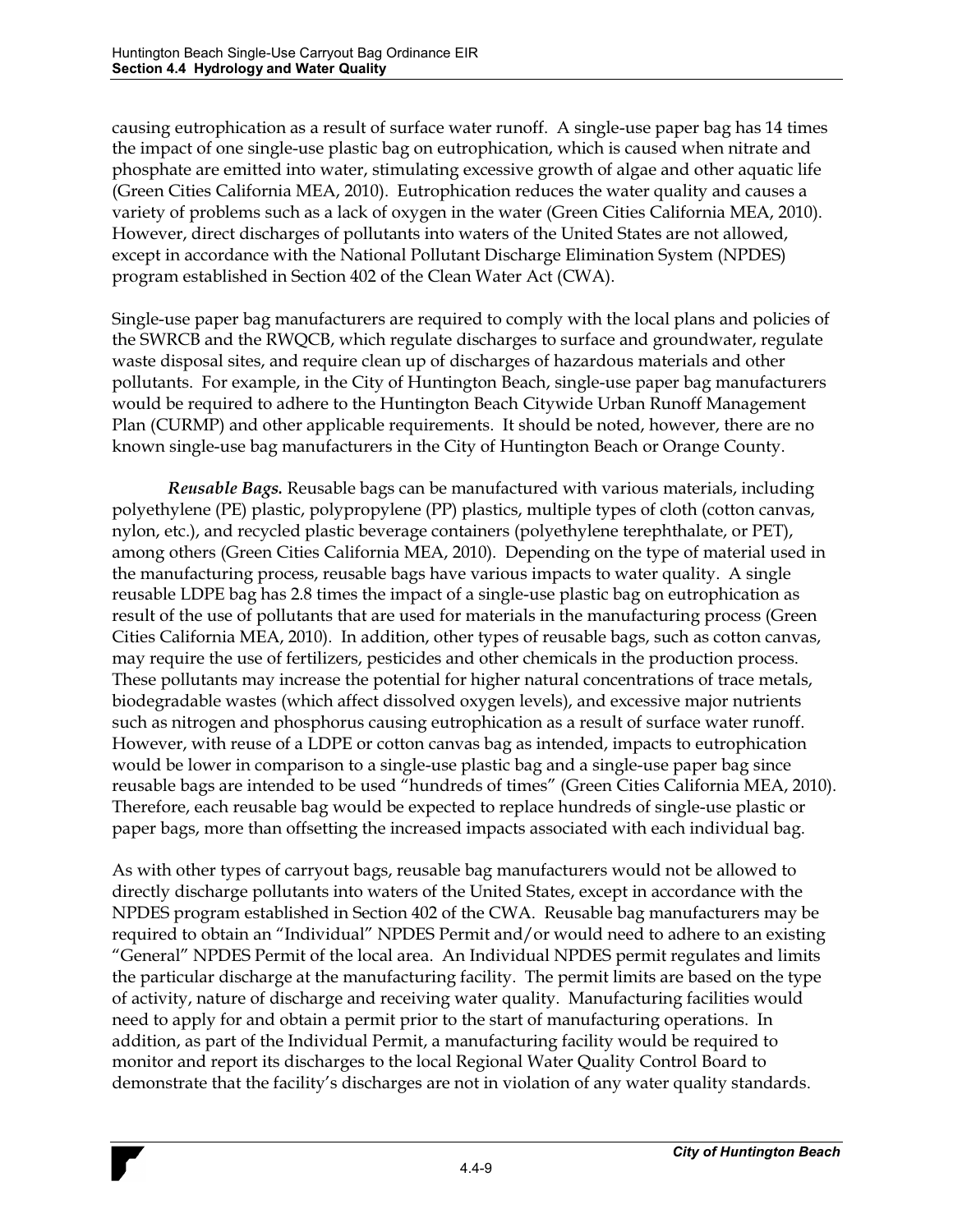Manufacturing facilities would also be required to adhere to existing General Permits that specify local discharge requirements for municipal storm water and urban runoff discharges. For example, in the City of Huntington Beach, single-use paper bag manufacturers would be required to adhere to the Huntington Beach Citywide Urban Runoff Management Plan (CURMP).

Although reusable bags may utilize various materials, reusable carryout bag manufactures who utilize plastics in their production (for example, production of LPDE reusable bags) would also be required to adhere to requirements specified in AB 258, which addresses the release of "preproduction plastics" as described in the Setting. In addition, the California Health and Safety Code (Section 25531-25543.3) establishes a program for the prevention of accidental releases of regulated substances. With adherence to Health and Safety Code Section 25531- 25543.3, reusable carryout bag manufacturing facilities would be required to prepare and update a Risk Management Plan (RMP). This would further reduce the potential for a release of substances that may be washed into and through the storm drainage systems, local waterways, and ultimately to the Pacific Ocean.

*Anticipated Changes in Bag Use.* Based on a cost requirement of \$0.10 per bag, as outlined in Section 4.1, *Air Quality,* it is assumed in this analysis that the total volume of plastic bags currently used in Huntington Beach (approximately 102,198,343 plastic bags per year) would be replaced by approximately 45% paper bags and 50% reusable bags as a result of the Single-Use Carryout Bag Ordinance. It is assumed that 5% of the existing total of single-use plastic bags used in Huntington Beach would remain in use since the Ordinance does not apply to some retailers who distribute plastic bags (e.g. restaurants) and these retailers would continue to distribute plastic bags after the Ordinance is implemented. Even though the volume of a single paper carryout bag (20.48 liters) is generally equal to approximately 150% of the volume of a plastic bag (14 liters1), for this analysis it is conservatively assumed that 45,989,254 plastic bags (45% of those currently used) would be replaced by the same number of paper bags. It is estimated that the remaining 45,989,254 plastic bags eliminated by the Ordinance would be replaced by 982,676 reusable bags annually (refer to Table 4.1-4 in Section 4.1, *Air Quality*).

Although the proposed Ordinance would be expected to incrementally increase the manufacturing of single-use paper bags and reusable bags for use in Huntington Beach, it would also eliminate approximately 97.08 million single-use plastic bags per year. With implementation of the proposed Ordinance, approximately 52 million carryout bags (including single-use paper, single-use plastic, and reusable bags) would be manufactured for use in Huntington Beach – a decrease of 49% compared to existing conditions. Because the proposed Ordinance would reduce the overall number of carryout bags manufactured, it would reduce the overall impacts to water quality associated with bag manufacturing. Furthermore, any existing or potential manufacturing facilities would be required to adhere to existing federal, state and local regulations which are intended to protect water quality, as described above. Therefore, impacts to water quality related to the potential change of processing activities as a

 $\overline{a}$ <sup>1</sup> The Ordinances to Ban Plastic Carryout Bags in Los Angeles County Final Environmental Impact Report (SCH #2009111104). *Adopted by the County of Los Angeles Board of Supervisors on November 16, 2010.*